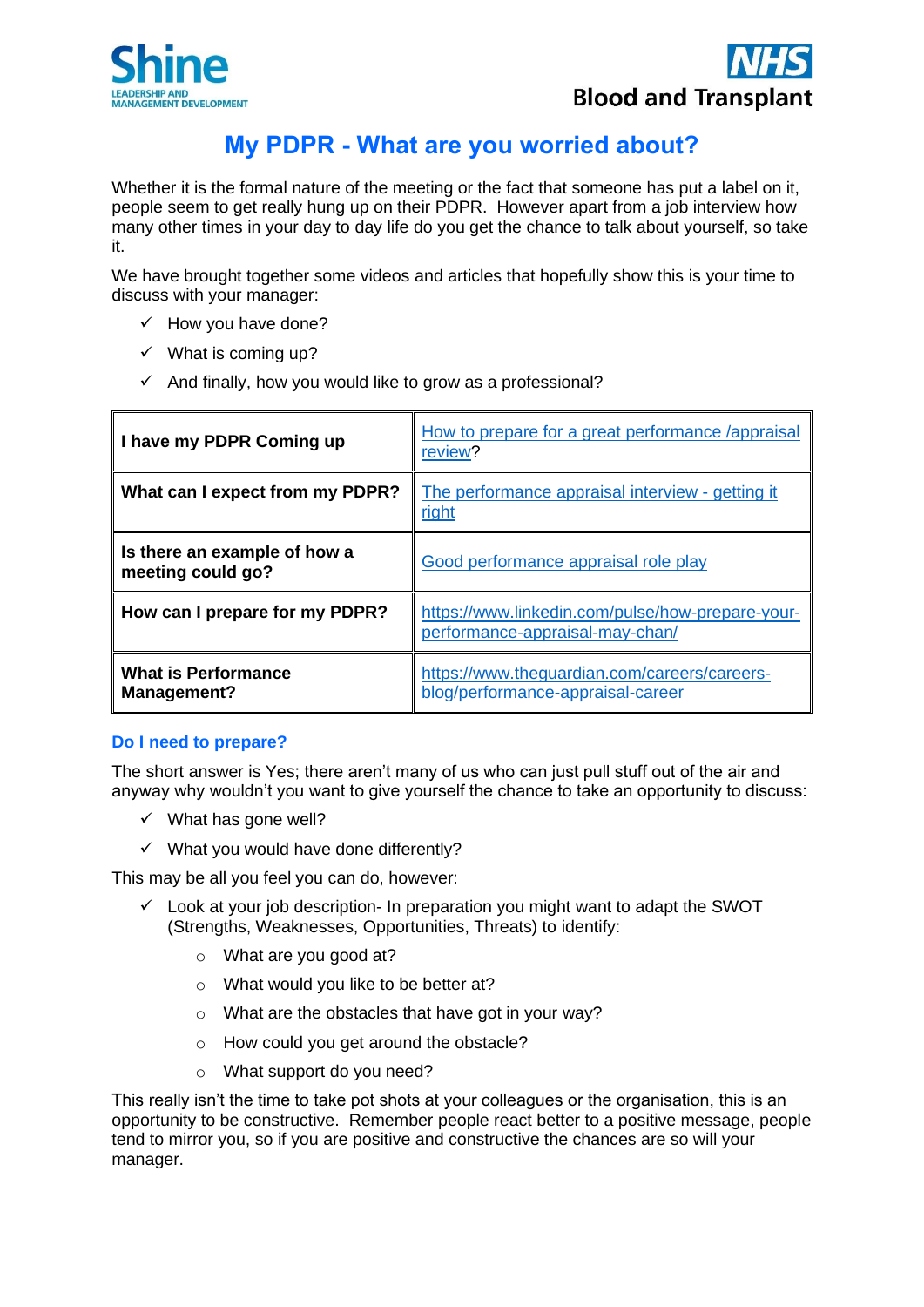This is not to say you should hide things in your preparation this all about how you can present your concerns in a constructive way.

# **Do they have to ask me where I want to be in 3-5 years? I don't know**

You'd be upset if people ignored you in their plans for the future, but not everyone knows; however, consider the mini personal SWOT you did in your preparation and answer this question:

# **What is going to make the next 12 months the best they can be?**

Isn't this an excuse just to give me more work?

No, it shouldn't be, this is an opportunity for you to discuss:

- $\checkmark$  The key priorities for the next 12 months
- $\checkmark$  How you are going to achieve those
- $\checkmark$  What is going to set you up for success
- $\checkmark$  What might get in the way and what support you need

Your PDPR should be a 2-way conversation and realistically you should be targeting at least 50% of the air time.

#### **Here are some more hints and tips to get you going**

#### **1. Set some really great performance objectives**

Your performance objectives should, in addition to the three or four of the core outputs you deliver in your role, cover outputs that you will find interesting or challenging, and will enrich your job. Your objectives should be discussed and agreed with your line manager, and should be SMART (Specific Measurable, Attainable, Relevant and Time-bound).

Ideally you should set these at the beginning of the year, but if you have not updated these recently, it should be easy to discuss with your manager in the context of thinking about your performance and development.

#### **2. Think about the quality of your key relationships**

How well you do in any role is often dependent on the quality of the relationships you have with the key stakeholders you work with. Inevitably, when you are being reviewed their perception of you will be key to both your performance rating, and their willingness to support you in your development.

Think about how well you know the key stakeholders, what you understand about their needs, and what you think they understand about yours. If the quality of your relationship is not as good as you would like it to be, think about ways of trying to develop a stronger personal relationship with that person, starting by understanding what the pressures are on them, and how your role can best help them. When you feel more comfortable, try to open up a little more on who you are, and how you work best. Just spending a little time to get below the skin of the 'did you have a good weekend' conversation, can make a huge difference to the depth of your relationship.

Making your manager aware of what motivates you, and makes you feel appreciated can also help enormously with how you enjoy your job, because if they know what you want, it's much easier for them to manage you in a way that suits you.

## **3. Think about how you meet with your boss**

Think about how you typically meet with your manager. Is this something you could formalise on a regular basis, maybe over coffee? If you have regular agenda sharing meetings, you will have more opportunity to see how you can proactively get engaged with things that may be interesting for you and change your level of operation.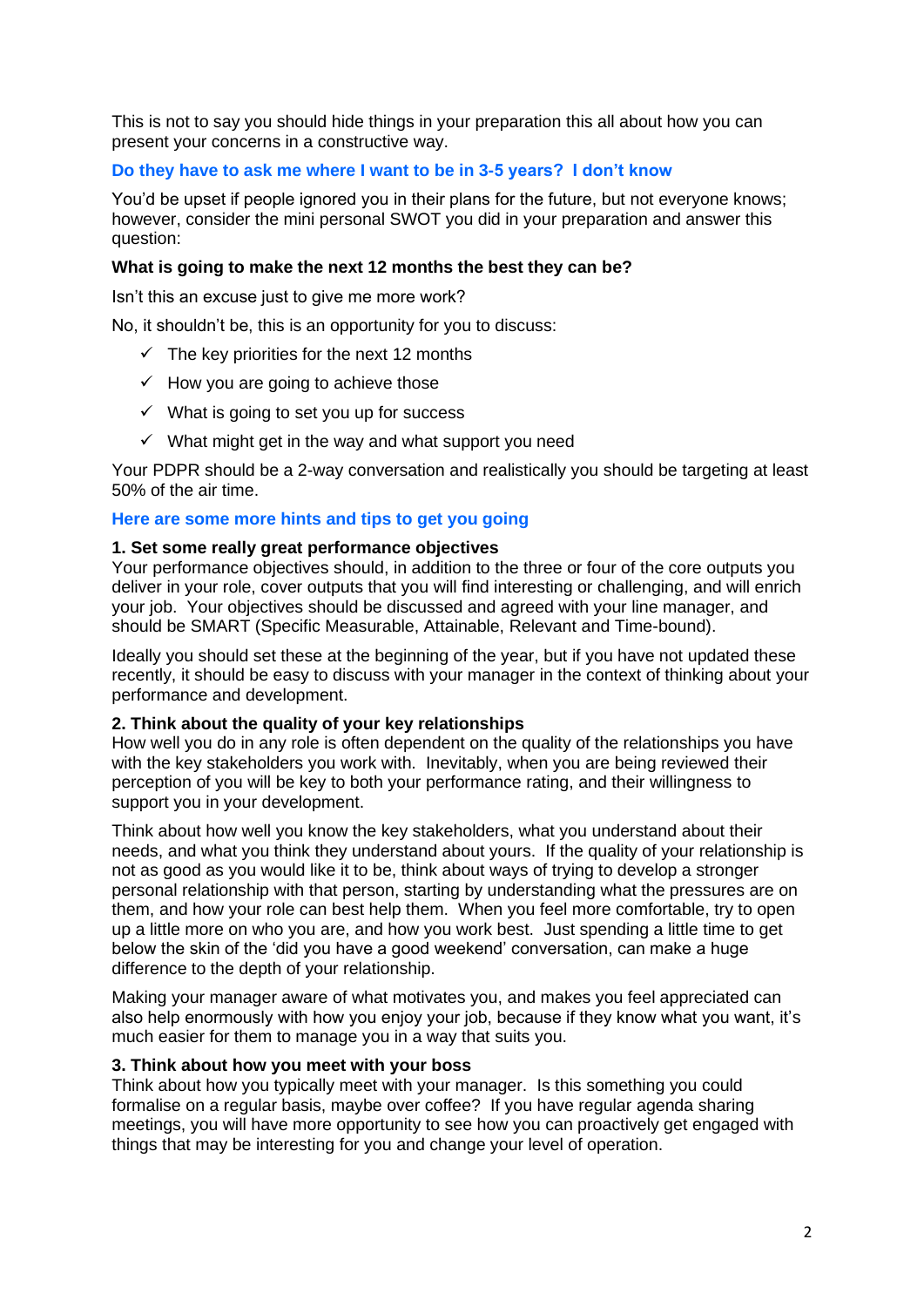# **4. Get some feedback**

Are you in the habit of asking for feedback? When you know you have done something well, asking for feedback not only affirms your manager's positive impression of you, it also gives you an important opportunity to be appreciated.

If it is appropriate in your organization, think about sending an e-mail three weeks prior to your performance review meeting to a few people you have worked with significantly over the last six months. You could ask them for examples of things you have done well, what they would like to see you doing more of, and possibly what they would like you to do less of. You can then share this with your line manager for the review meeting, which will be a great way of giving them perspective on what you are doing in other areas, and how well you are valued by others.

## **5. Make it really easy for your manager to manage you**

If you prepare your objectives, schedule some update meetings, and make sure the PDPR meeting is in the diary well in advance, it's much more difficult for your line manager not to spend time with you. This is your opportunity to emphasize that this is important to you, and you're pleased that your manager is investing time to do this.

If they postpone the meeting, be positive about it, but just confirm with them when a suitable time would be to do the meeting, so it doesn't have to be re-scheduled again. A subtle reminder about the most senior leaders in the business 'walking the talk' with their direct team's development may also work.

# **6. Be clear what you want to get out of the PDPR meeting**

As part of the planning, think about what you would like to change as a result of the PDPR, and how you are going to measure this happening. Make sure you are clear in highlighting your achievements, and what you would like to do more of in the future. Write down any feedback you are given and be curious about any comments that could be negative, rather than deny them or get emotional about them. Comments like: 'that's interesting, can you tell me a little more about why you perceive me that way', can actually be really helpful, and maybe clear up a misunderstanding.

If there is negative feedback, remember that your manager's perception must be based on something, so find out what this is and what you can do to change it, and if necessary, develop your skills. You should ask for their support with this. If you still do not agree, try not to take it personally and just get on with your job. If things are really bad, and unlikely to change, think about looking for a role that better meets your needs and skills.

# **7. How will your manager leave the room feeling?**

You should also think about what the three things are that you want your manager to leave the room thinking about you. It should have been more along the lines of 'I really must make more effort to ensure I retain X and develop them as they are critical to my team'. You certainly don't want it to be 'I don't know what's got into X, demanding all these changes and being high maintenance'.

## **9. What do I do if I have a lousy meeting?**

If things didn't quite go as you had planned, think about what the outcome was. If you are unhappy with the outcome, think about who you can discuss this with to generate options to change the situation. Once you have a range of options, you can then make some decisions in a calm and informed way about what to do next.

If was only a small thing you were unhappy with, think about whether the juice is worth the squeeze of bringing it up again. You don't want to amplify a small negative if you don't need to. On the other hand, it's okay to go back at a quiet moment and just mention it to your boss, saying that you would like to understand a little bit more about why they said that.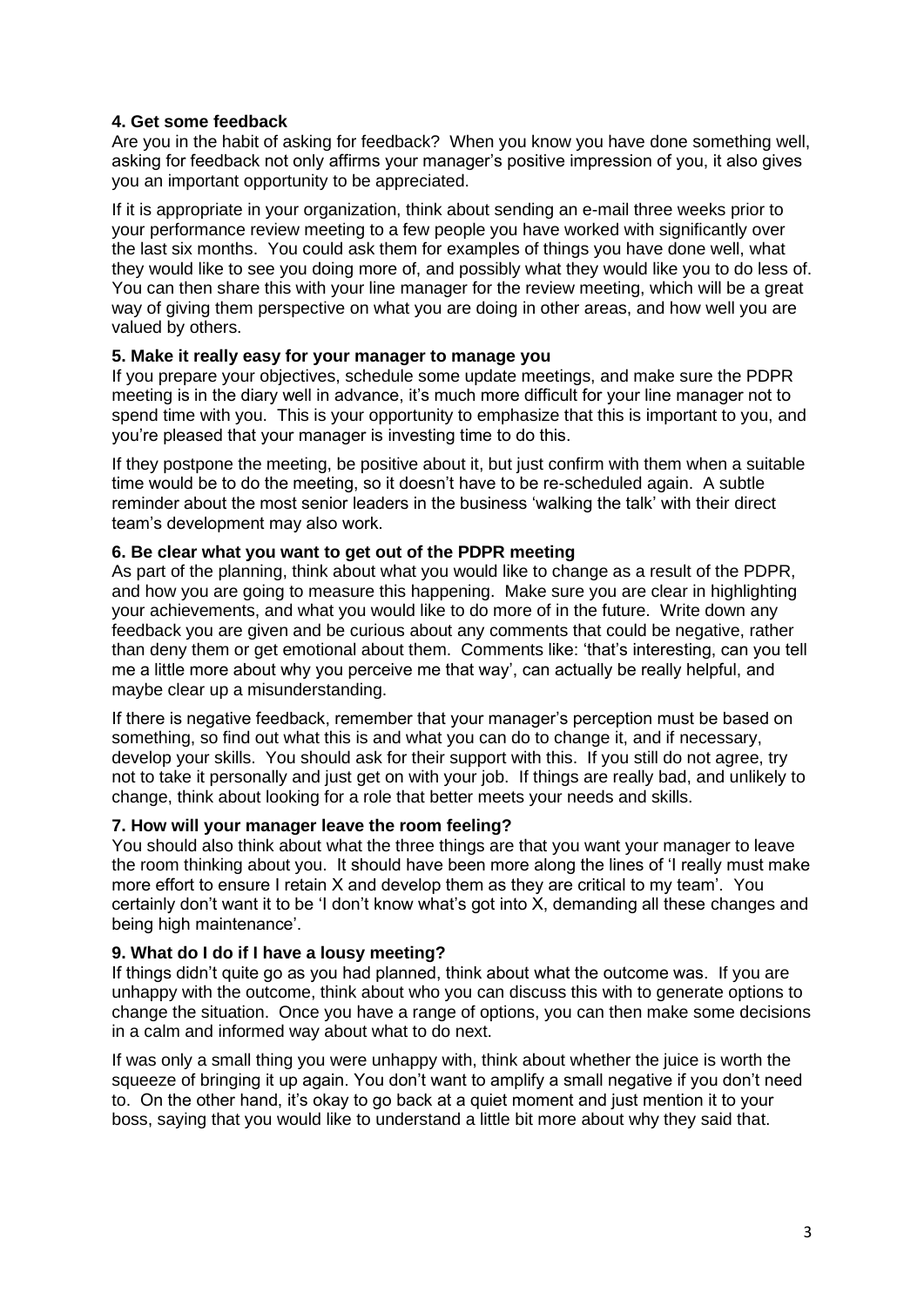#### **10. Identify people to help you**

Having a really great PDPR (which is the summary of a great working year) requires planning, thought, and effort throughout the whole year. There will be many people who can help you with this, ranging from friends in and outside of work, peers or even other members of the Executive Team, such as Executive Assistants. You could book a quick coffee with any of these to talk about some of the changes you would like to make in your role to make it more fulfilling for you. You could get their feedback on your ideas, their input on things they think you could get involved in, and some ideas on how to help development.

So, to summarise – the PDPR meeting might only be just once or twice a year, but enjoying your job is about what you do every day. If there is a process in place, why not use it to get as much benefit as you can?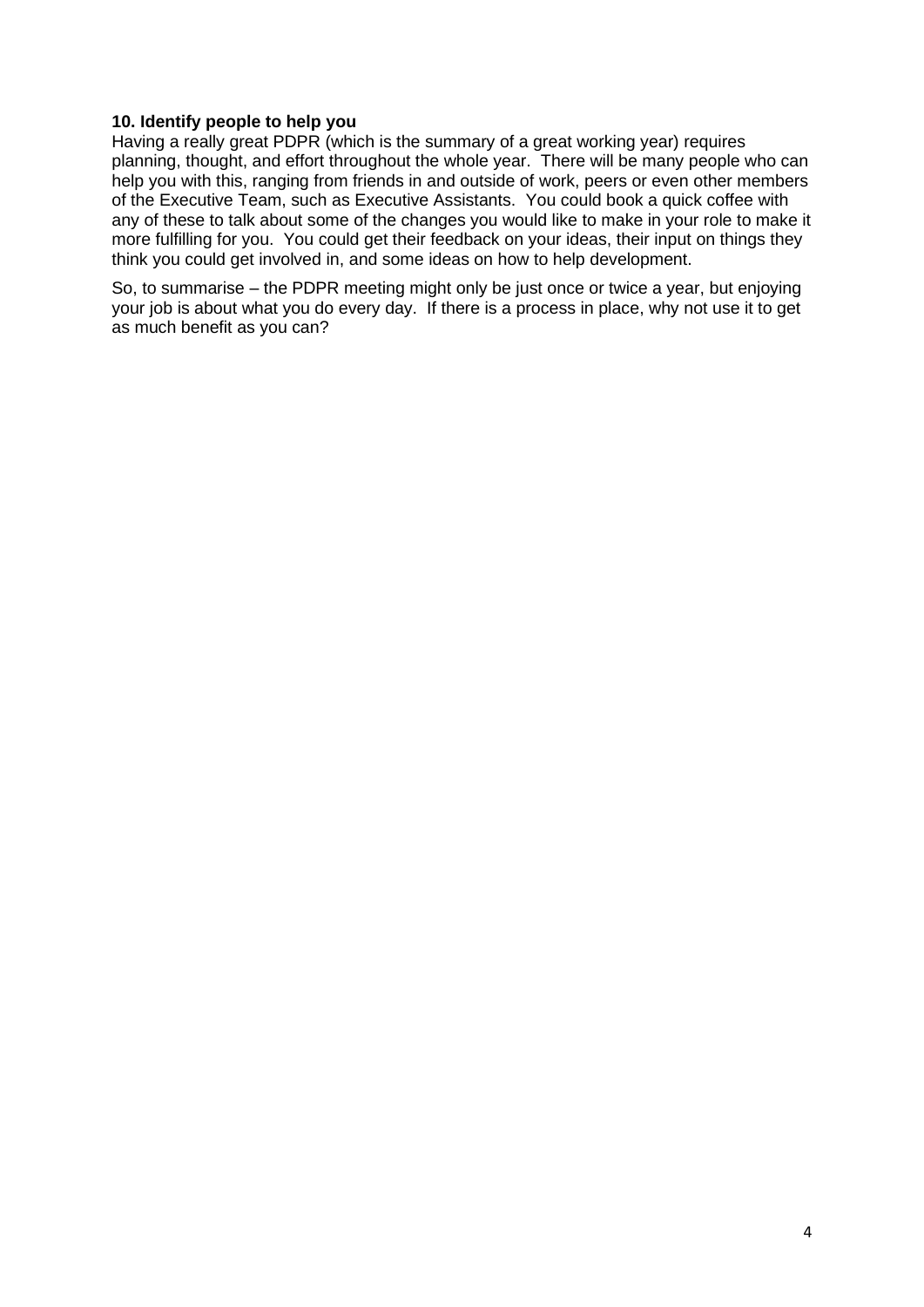# **11. Personal review**

Your own preparation is key, why not give yourself 30 minutes every month just to reflect on What has gone well? And what you would do differently next time?

# Consider this template

| January                        |                                          |                                           |                                 |
|--------------------------------|------------------------------------------|-------------------------------------------|---------------------------------|
| Things I have done well?       | Things I would have<br>done differently? | Behaviours that<br>have worked for<br>me? | Behaviours I need to<br>modify? |
|                                |                                          |                                           |                                 |
| February                       |                                          |                                           |                                 |
| Things I have done well?       | Things I would have<br>done differently? | Behaviours that<br>have worked for<br>me? | Behaviours I need to<br>modify? |
|                                |                                          |                                           |                                 |
| March                          |                                          |                                           |                                 |
| Things I have done well?       | Things I would have<br>done differently? | Behaviours that<br>have worked for<br>me? | Behaviours I need to<br>modify? |
|                                |                                          |                                           |                                 |
| How would I sum up my quarter? |                                          |                                           |                                 |
|                                |                                          |                                           |                                 |
| April                          |                                          |                                           |                                 |
| Things I have done well?       | Things I would have<br>done differently? | Behaviours that<br>have worked for<br>me? | Behaviours I need to<br>modify? |
|                                |                                          |                                           |                                 |
| May                            |                                          |                                           |                                 |
| Things I have done well?       | Things I would have<br>done differently? | Behaviours that<br>have worked for<br>me? | Behaviours I need to<br>modify? |
|                                |                                          |                                           |                                 |
| June                           |                                          |                                           |                                 |
| Things I have done well?       | Things I would have<br>done differently? | Behaviours that<br>have worked for<br>me? | Behaviours I need to<br>modify? |
|                                |                                          |                                           |                                 |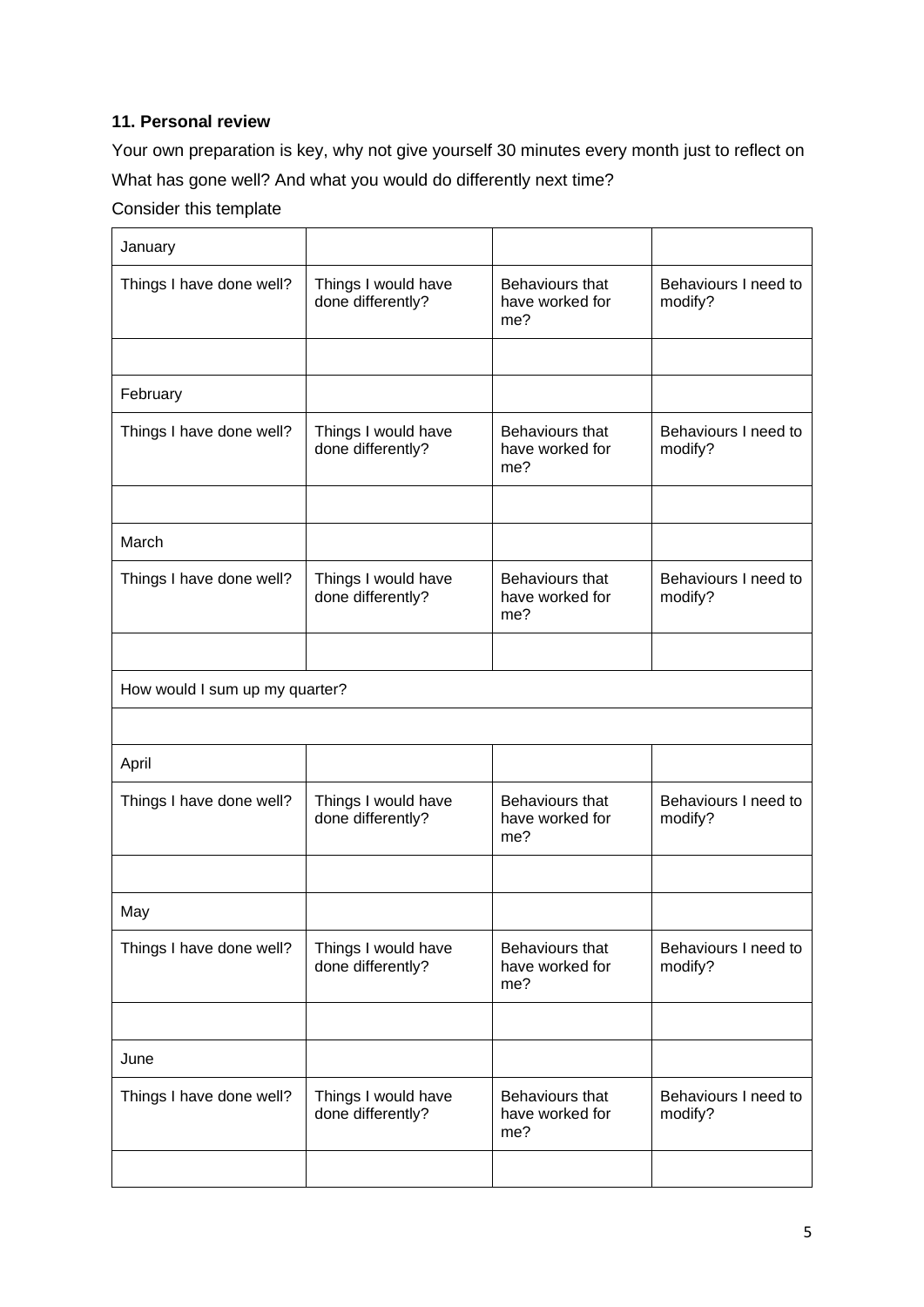| How would I sum up my quarter? |                                          |                                           |                                 |  |
|--------------------------------|------------------------------------------|-------------------------------------------|---------------------------------|--|
|                                |                                          |                                           |                                 |  |
| July                           |                                          |                                           |                                 |  |
| Things I have done well?       | Things I would have<br>done differently? | Behaviours that<br>have worked for<br>me? | Behaviours I need to<br>modify? |  |
|                                |                                          |                                           |                                 |  |
| August                         |                                          |                                           |                                 |  |
| Things I have done well?       | Things I would have<br>done differently? | Behaviours that<br>have worked for<br>me? | Behaviours I need to<br>modify? |  |
|                                |                                          |                                           |                                 |  |
| September                      |                                          |                                           |                                 |  |
| Things I have done well?       | Things I would have<br>done differently? | Behaviours that<br>have worked for<br>me? | Behaviours I need to<br>modify? |  |
|                                |                                          |                                           |                                 |  |
| How would I sum up my quarter? |                                          |                                           |                                 |  |
|                                |                                          |                                           |                                 |  |
| October                        |                                          |                                           |                                 |  |
| Things I have done well?       | Things I would have<br>done differently? | Behaviours that<br>have worked for<br>me? | Behaviours I need to<br>modify? |  |
|                                |                                          |                                           |                                 |  |
| November                       |                                          |                                           |                                 |  |
| Things I have done well?       | Things I would have<br>done differently? | Behaviours that<br>have worked for<br>me? | Behaviours I need to<br>modify? |  |
|                                |                                          |                                           |                                 |  |
| December                       |                                          |                                           |                                 |  |
| Things I have done well?       | Things I would have<br>done differently? | Behaviours that<br>have worked for<br>me? | Behaviours I need to<br>modify? |  |
|                                |                                          |                                           |                                 |  |
| How would I sum up my quarter? |                                          |                                           |                                 |  |